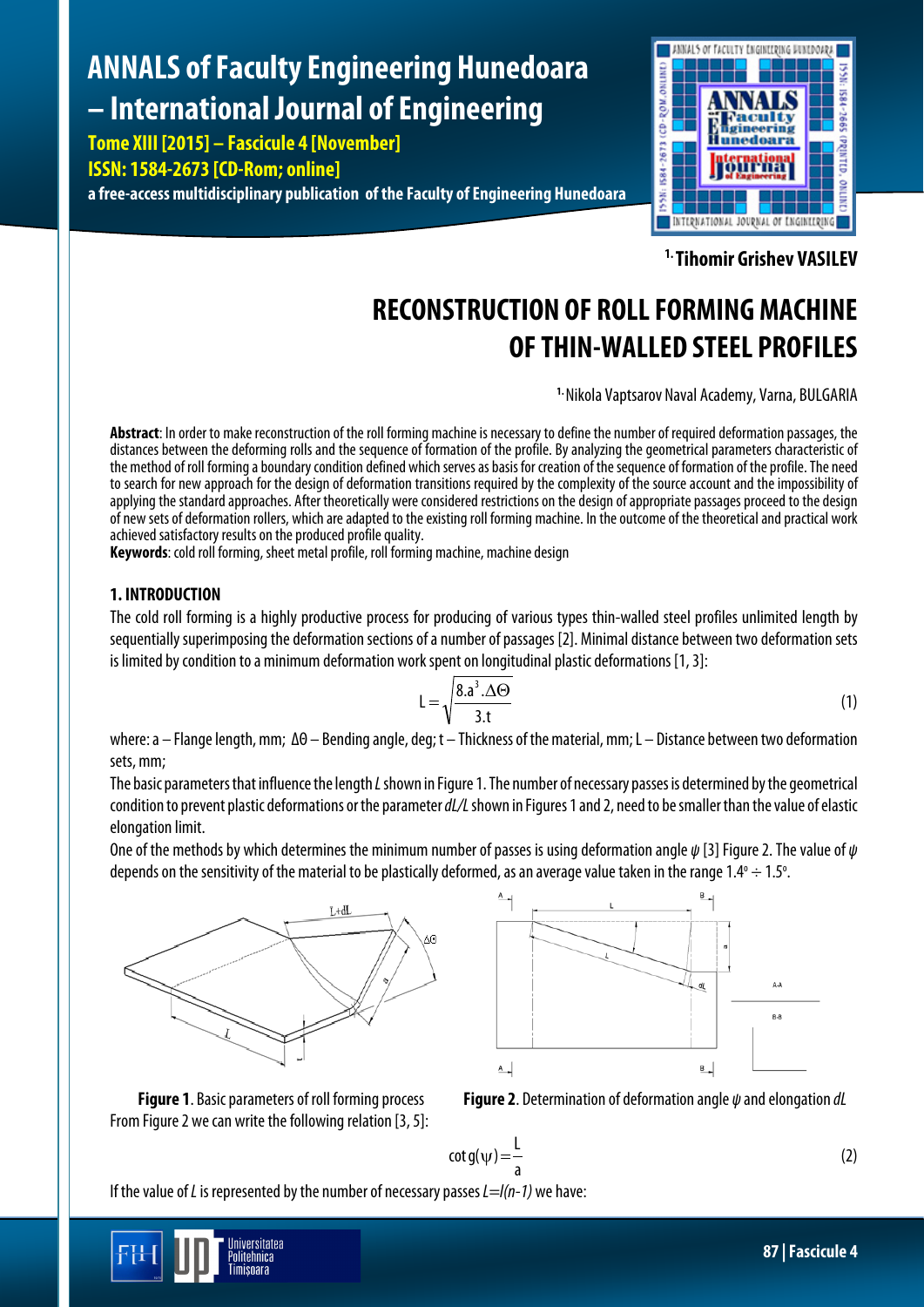$$
cot g(\psi) = \frac{L(n-1)}{a}
$$
 (3)

where: n – Number of passes, pcs; l – Distance between two passes, mm; For number of passes [5]:

$$
n = \cot g(\psi) \frac{a}{l} + 1 \tag{4}
$$

The elastic elongation of a material can be represented by the relationship:

$$
\varepsilon_0 = \frac{R_e}{E} .100,\%
$$
\n<sup>(5)</sup>

where:  $\varepsilon_o$ – Elongation at yield strength, %; R<sub>e</sub> – Yield strength of the material, MPa; E – Modulus of elasticity, MPa; If adopted an axial deformation of the material only to the limit of elasticity have:

$$
\varepsilon_0 = \frac{R_e}{E} = \frac{dL}{L} \tag{6}
$$

From Figure 2 we can also write:

$$
\cos(\psi) = \frac{L}{L + dL} \rightarrow \psi = a \cos\left(\frac{1}{\left(1 + \frac{R_e}{E}\right)}\right) \tag{7}
$$

To reach the plastic deformation in the cross-section of a profile is necessary to determine the maximum radius at which have the appearance of deformation exceeding the yield stress.The other hand the minimal radius at which stress is formed in excess of the tensile strength. Limit values of the radii provided that the neutral line is located equidistant from both surfaces are [6]:

$$
r_{\text{max}} = \frac{t.E}{2.R_e}; \qquad r_{\text{min}} = t.c;
$$
 (8)

where: c - Constant which depends on the deformed material properties and bending direction compared to rolling direction of sheet; When bending is transverse to sheet rolling direction for strain hardened materials C15-C25 *c=0.5*, while for longitudinal bending  $\epsilon = 1$  [6].

There are three methods of forming the radius: - deformation with a constant radius; - deforming at a constant arc length; deformation at different arc length and different radius. The most commonly used method according to [3] is constant arc length deformation, as research has shown the existence of the lowest residual stresses.

In the design process of the passes is necessary to define the maximum distance *b* from the end of the profile in this section to the same point on the profile in the previous section (Figure 3).



**Figure 3**.Scheme for determination of some distance *b* **Figure 4**. Influence on the distance *b*fromthe yield strength



 $(L+dL)^2 = L^2 + b^2$  (9)



$$
b = L \cdot \sqrt{\frac{2.R_e}{E} + \frac{R_e^2}{E^2}}
$$
 (10)

**88 | Fascicule 4**

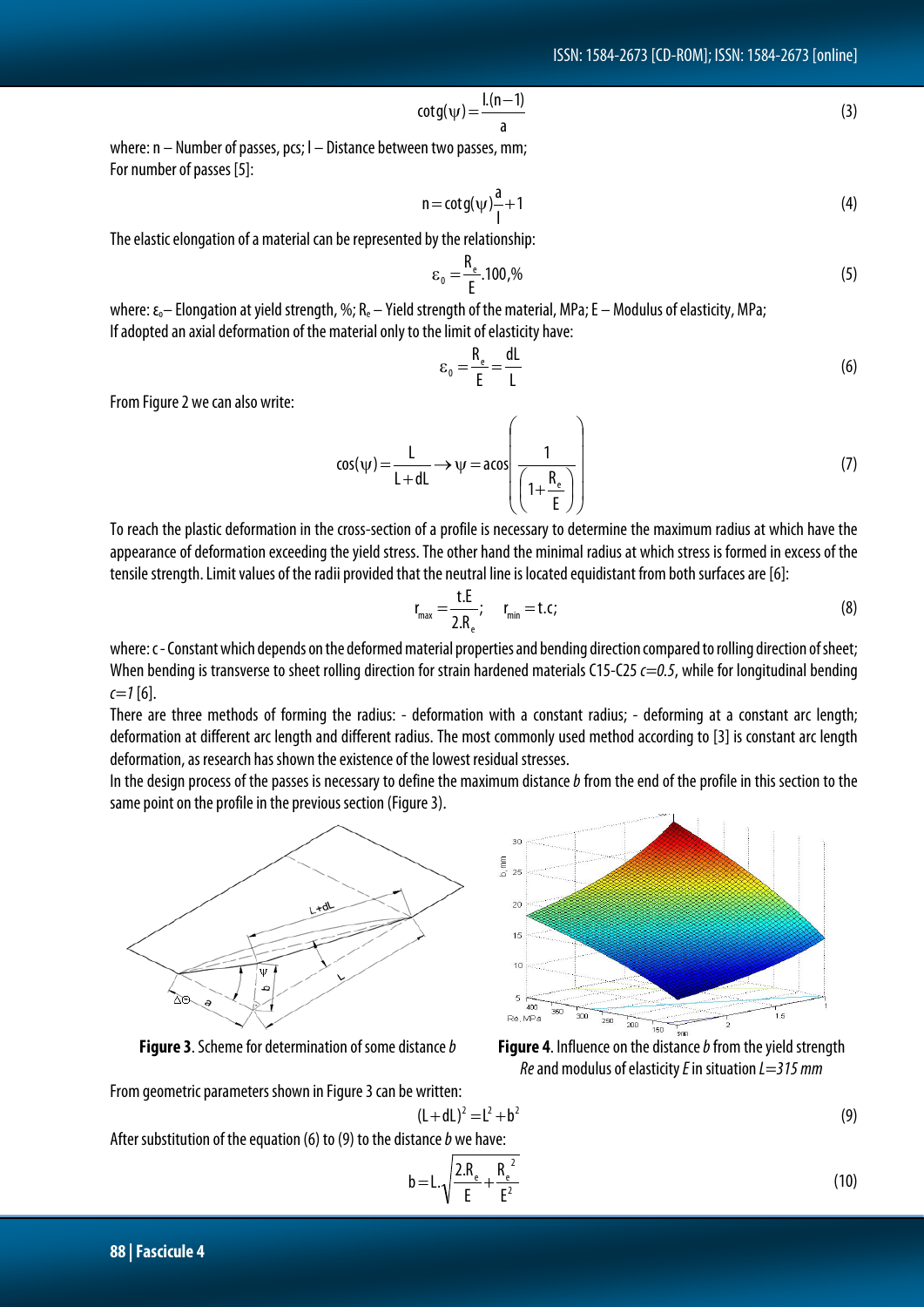#### The influence on the yield strength and modulus of elasticity over the distance *b*shown in Figure 4.

### **2. PRACTICAL WORK**

The objective of this study was to design a deformable rolls for a specific profile to be mounted on an existing machine. From a financial perspective it is appropriate to be added minimum number of new elements. Figure 5 shows the profile for which is necessary to develop a new set of deformable rolls, the dimensions are shown with approximate values.





Next important elements are the structural dimensions of the existing roll forming machine. The machine has six roller pairs located wheelbase of *315 mm* in the longitudinal direction and *150 mm* in height between the shafts of each pair.

For profile material will be used galvanized low carbon steel in EN10025 -S185 (W№1.0035 in EN10027-2) with thickness 0.5 mm. Minimum yield strength of the material for these thicknesses is Re≥185MPa. For the design process will be used most unfavorable limit values of the mechanical performance.

After known output size profile and presents the main dependencies and limitations should be set restrictive conditions necessary for the design of individual passages.

The profile which is necessary to produce is a complicated, it can not be used dependences of (1) to (4), it necessary to considered another method expressed by relations (9) and (10). For yield strength *Re = 185MPa*, elastic modulus *E = 200 GPa*and a distance between rollers *l = 315 mm* have a maximum distance *b = 13.55 mm*.

For maximum radius beyond which no occurrence of plastic deformation replacing *Re = 185MPa*, *E = 200 GPa*and *t = 0,5 mm* in (8) we have - *rmax= 270.3 mm* and *rmin= 0.5 mm*.

After known limit values of the distance *b*, the minimum and maximum radius, proceed to the design of individual passages. In Figure 7 shows the stages of unfolding profile.





**Figure 8. Picture of reconstructed machine** for the production of specialized profile



**Figure 9. Pictures of the obtained profile** in cross-section a) and b) above

**Figure 7.** Stages of unfolding profile